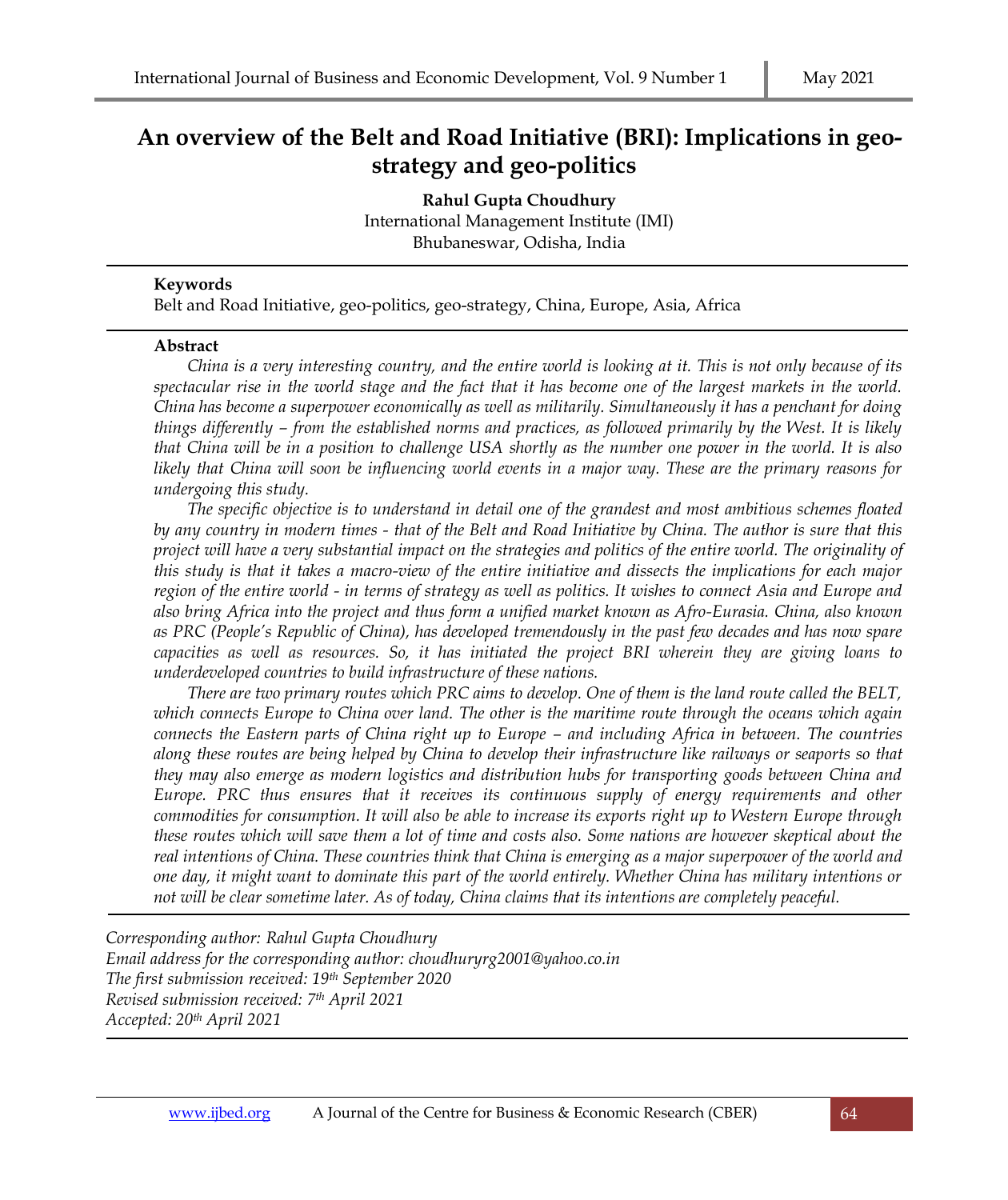# **Methodology**

China, in some ways or the other, is always an enigma in the world stage. The tremendous developments in the last few decades, which catapulted the country to the top order of the countries of the world, has made it much more than just curiosity material. India being a neighbor is definitely interested and skeptical of China. From this mindset, the author developed the urge to understand China better. The author first participated in a conference organized by IMI, India and Sichuan Academy of Social Sciences, Chengdu, China. The author learnt a lot and also got a direction of the thought processes from the conference; and then for further enquiry, made a visit to China. The country surprised the author no ends and so, on his return, the author started thoroughly studying the written material available on China. In addition, the author spoke to a few known experts on China and also took a deep dive into the available literature. This method helped the author garner a lot of facts and figures in China and also helped him to gain multiple perspectives on various facets of the country.

# **Introduction**

The Belt and Road Initiative (BRI) was first adopted by the Chinese Government (PRC) in 2013. It was announced by Xi Jinping, the head of PRC (People's Republic of China), on his official tour to Indonesia and Kazakhstan in 2013. BRI was earlier known as One Belt One Road (OBOR) and the word 'strategy' was used as suffix. Then it was felt that the name OBOR (and word 'strategy') may be open to misinterpretation and misunderstanding by other countries who are part of the initiative. So, the name was changed to BRI and was incorporated in the constitution of PRC in 2017. The BRI is a very ambitious project which aims to connect mainland China with rest of Asia, Europe, and Africa. 'Belt' refers to the connections by road and railways over the landmass of Asia and Europe to PRC. This is known as the "Silk Road Economic Belt". "Road" refers to the sea routes connecting ports in Eastern China to South-East Asia and South Asia all the way to Africa, Eurasia and then right up to Western Europe. This is known as the "21st Century Maritime Silk Road" (Choros-Mrozowska, Dominika, 2019). The ostentatious aim was not only to facilitate trade and commerce, but also to invest heavily and develop the infrastructure of the participating countries. According to the government of PRC, the BRI is "a bid to enhance regional connectivity and embrace a brighter future". According to many experts, BRI is the largest infrastructure development and investment project in the history of mankind. The enormity of the initiative can be adjudged from the fact that as of 2017, BRI covered more than 70 countries in the region. More than 65% of the world population resides in these countries. Also, these countries contribute to more than 40% of the global Gross Domestic Product (GDP). The entire project of BRI is planned to be completed by 2049, which is the 100th Anniversary of the PRC. There are many critics of the initiative across the world and many of them are openly apprehensive of the motivations and objectives of PRC. However, so far, PRC seems to be unfazed by the criticism and are going ahead with their plans at full throttle in most of the participating countries.

The objectives as stated by the PRC are: "to construct a unified large market and make full use of both international and domestic markets through cultural exchange and integration, to enhance mutual understanding and trust of member nations, ending up in an innovative pattern with capital inflows, talent pool, and technology database". While all the objectives are crystal clear, sceptics always point to the fact that all these are connected to the rise of China as a global economic and military power. So, for some people, the real intentions of BRI are camouflaged in pious platitudes and is deeply rooted in the belief of PRC in a bipolar world with China as an alternative fulcrum of power, instead of the current unipolar world. However, there is no doubt about certain facts. China presently is faced with tremendous amount of excess capacity which needs access to large markets (Siu, Ricardo C. S. 2019) and this is surely one way of ensuring virtual captive markets. The trade surplus of China with the participating countries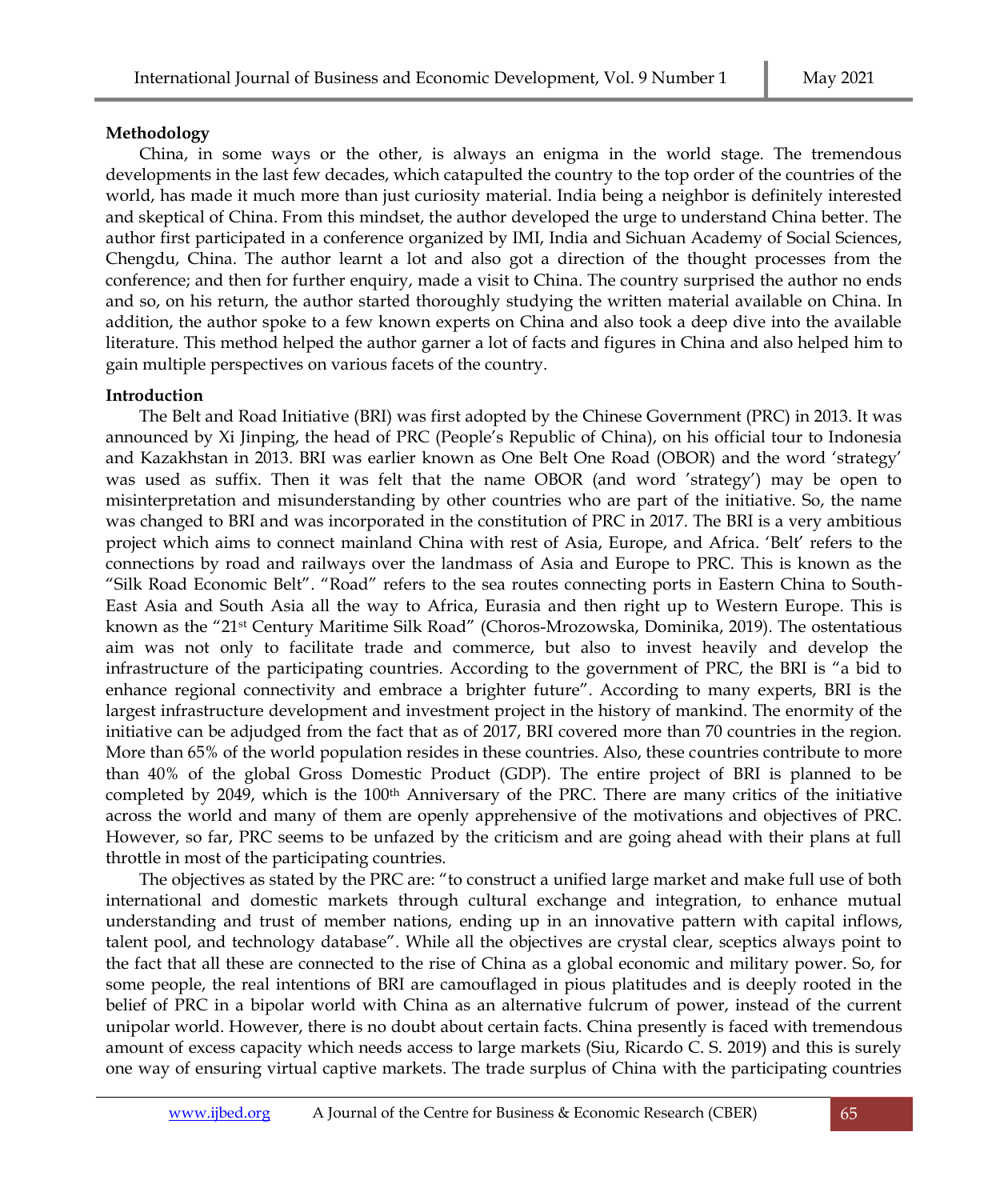are already heavily tilted towards China and this will continue to be so even in the foreseeable future. While access to markets is a very important criteria, additional agenda which will piggyback on the stated major objective cannot be ruled out. What needs to be understood is that the BRI project is taking in members and are going through territories which do not strictly fall within the definition of developed countries. So, the investments envisaged by PRC in the infrastructural projects as a part of the BRI is of a humongous scale. Connected with these of course is the risk involved with such projects across the world. As of now, PRC firmly believes that such investments in infrastructure in the entire geographical area of Asia-Pacific, Africa, and Central & Eastern Europe will bear rich dividends for PRC as well as the participating countries. The infrastructure development is intrinsically linked with the success of BRI, as envisaged at this point in time. One estimate by the World Pensions Council (WPC) shows that Asian countries, excluding China, alone requires an investment of US\$900 Billion per year in infrastructure, over the next decade. So, faced with such a big gap between resource availability and requirement, many countries in the area would be naturally inclined to participate in such a project which will take care of their infrastructure development needs. One has to keep in mind that all of them harbor the hopes of becoming a prosperous country like their developed counterparts in other parts of the world.

# **History**

PRC is trying to base its actions and building up the BRI on the lines of the Old Silk Route connecting China and the West in Antiquity. Overland, this route was used by Marco Polo and Ibn Battuta. This route is famously known as the Old Silk Road. This silk route is now being used in conceptualizing the "Belt" of the Belt and Road Initiative. The road is being built on the historic maritime expedition routes of Admiral Zheng He. So, Belt takes care of the Northern routes while Road takes care of the Southern routes – as it used to be in Antiquity. Members of the initiative has placed high hopes on this infrastructure investment led economic growth and also welcomes the rise of an alternative growth engine in the world stage. They expect this initiative to not only bolster economic growth and world trade, but also make the member states a significant part of the entire growth story.

Many experts have likened the world view of BRI with that of Sir Halford John Mackinder's heartland theory. Sir Halford is widely regarded as one of the founding fathers of both geopolitics and geostrategy. He divided the entire world into the following three segments:

World-Island: which is composed of Asia, Europe, and Africa (Afro-Eurasia). According to him, this was the largest, most populous, and richest landmass of the world.

Offshore Islands: comprising of British Isles and Islands of Japan.

Outlying Islands: comprising of North America, South America, and Oceania.

Heartland was defined by him as the center of the world-island and was then ruled by the Russian Empire which later on became the Soviet Union. His heartland theory, in 'Democratic Ideals and Reality' (1919), was summarized as:

"Who rules East Europe commands the Heartland.

Who rules the Heartland commands the World-Island.

Who rules the World-Island commands the World".

So, according to him, because of the position of the Heartland and the enormous resources of the World-Island, control of the Heartland is the key to command the entire world. Some political experts see a reverberation of this theory in the present day BRI project of the PRC.

The map below gives the overall plan of PRC to bring and develop Afro-Eurasia landmass through BRI.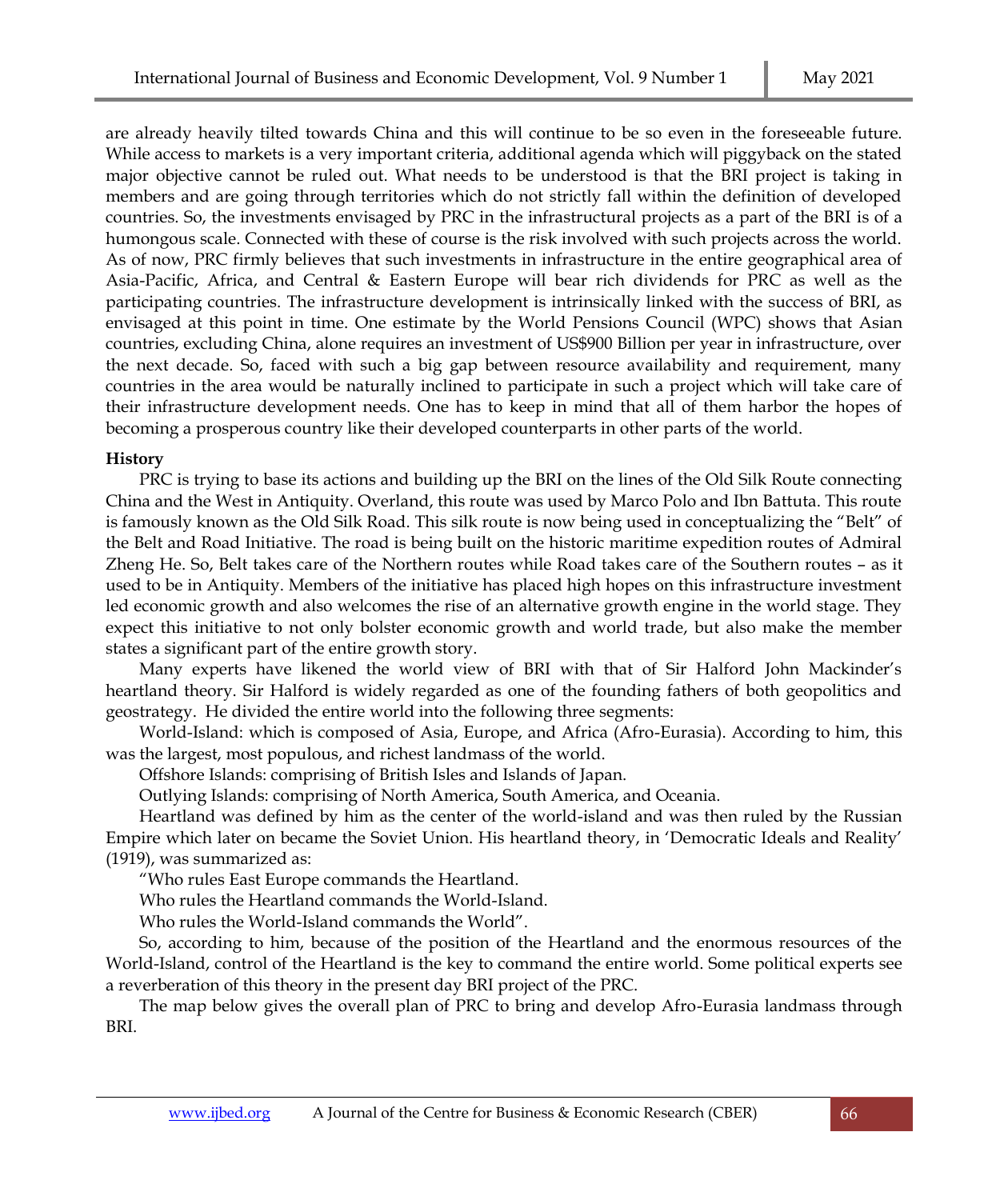

Many governments and expert observers have commented that what actually PRC is trying to do through BRI is to practice a new form of neocolonialism. This is because PRC is investing huge number of resources into countries which require the resources for infrastructure development and overall development. This is being done by extending loans through financial institutions owned and controlled by PRC government. These loans are secured by collateral of assets like mines, ports, free supply of commodities etc. Critics say that these are nothing but another form of debt-trap diplomacy. Many such instances have already taken place across the world. The logic extended by PRC is that they are actually providing its markets for commodities to be supplied by the member countries and that they are paying higher prices for these commodities thus benefiting the participating countries. On top of that they are building infrastructure of the participating countries, bringing in industrialization thus reducing unemployment, and also transferring technology to these countries resulting in substantial overall development of the member countries. Even a G-7 country like Italy and Greece is taking part in BRI. However not everyone is convinced. Angela Merkel, head of the German government, is of the opinion that BRI must be based on reciprocity – which is currently lacking. Emmanuel Macron, head of the French government, reminded PRC in January 2019 that the Silk Road of Antiquity was never only Chinese and also not only one-way.

# **BRI and AFRICA**

Africa is arguably one of the most vulnerable areas in the world today. Their requirements are huge as they try to wriggle out of abject poverty and underdevelopment. The Western powers are not as interested to invest in Africa as the risks are too high and the returns uncertain. The kind of conditions that Western financial institutions impose on countries for extending loans etc. are too formidable for most of the African countries to comply and deliver. In addition, these institutions want structural changes that also cannot be guaranteed by the governments of African nations at this point in time. Added to this is always the fear of colonialization which has left its scar all over the world, including African nations. PRC understands these factors very well and positions itself in such a way that these feelings are non-existent when African nations look at China as a possible source of resources required by them for the development of their nations.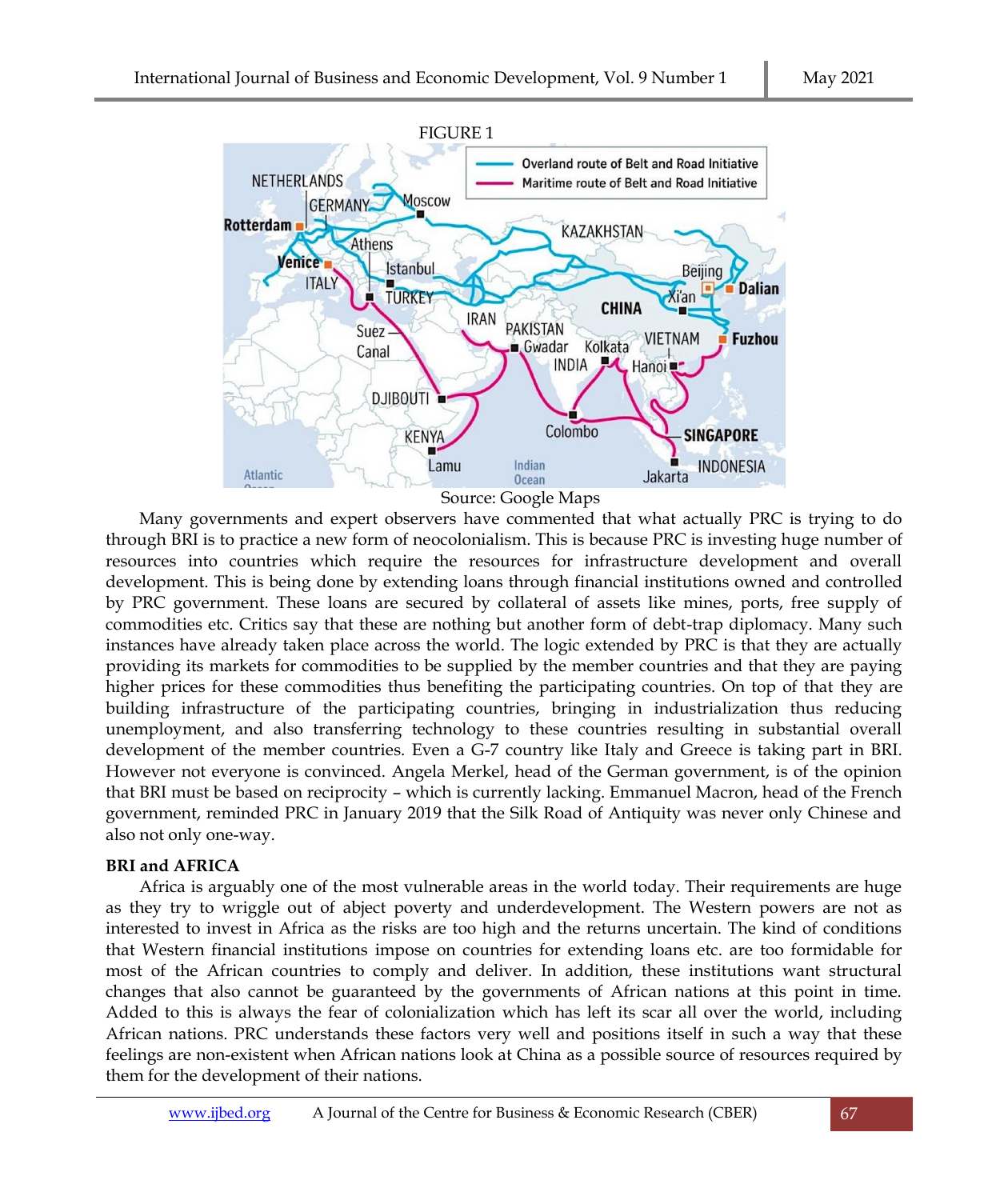The first thing that PRC has done is to remove the fear of China taking over important assets of their country in case of a default. BRI participants, according to PRC, need not be scared of China interfering in the political lives of the African nations. They have given repeated assurances that at no point in time will China meddle in the internal affairs of member nations and at no point in time will China indulge in activities which may lead to change in governments of the member nations. There have been criticisms from many quarters especially the Western world that the terms of the loans provided by China is not at all clear and there definitely exists possibilities of a debt-trap. In order to counter this, China has brought in their soft power and has positioned itself as a country which understands the feelings of the African nations very well. This is because PRC claims that China was also, like African nations, humiliated and exploited by the Western colonial powers. The implication is that therefore there is no chance that China itself will indulge in such practices with African nations. PRC continuously highlights the long association of China with Africa which started with the expeditions of Admiral Zheng He of the Ming dynasty. PRC also claims that unlike the Western powers, Zheng He is association with Africa was completely peaceful and was based on mutual trade and other economic and social cooperation – so much so that many members of those expeditions ultimately settled down in African nations like Kenya etc. (Chan, Ying-Kit, 2019). On top of this PRC has taken many steps such as scholarships and joint research projects with African nations to send out a clear signal that their intention is purely of a peaceful nature. PRC continuously emphasizes that the cooperation is primarily for economic and social purposes and not military or political in any way.

Journalist Howard W. French, in his critic on the BRI, cites the Chinese concept of 'tianxia' – which stands for China's 'natural' dominion over everything under Heaven. In his own words: "China is currently a nation on a civilizational march, one driven by its deep sense of its historical place in the world and the entitlement that brings it". PRC has thus gone ahead and connected BRI with FOCAC (Forum on China-Africa Cooperation). China has presented itself as the role model of development with clear intentions to develop a new world order which is different from a unipolar world. It is not necessarily conflicting to form a multipolar world with developing nations as partners and sharing the economic power in an equitable way with countries that need investments beyond their available resources. This is a model of development which is much more inclusive of a large part of the world population and is quite different from other developmental models espoused by the Western powers. Some critics are of the opinion that this form of collective growth will definitely increase the dependency of the member nations in China. However, many heads of States from African nations have repeatedly assured their citizens that BRI has not put any terms and conditions which will result in a debt-trap and ultimately lead to handing over of critical strategic assets of the country to China. On the contrary, some African nations has already requested China to ease off the payment terms further – and some nations have also gone to the extent of requesting for a complete write-off. Many of these African nations believe that the objectives of the BRI are in complete consonance with the stated vision of Africa 2063. They also believe that China is a capable and trustworthy partner in this quest for economic development of the developing nations and it is China only who is willing to help these countries become major participants in the world trade and that they will soon be on their way to prosperity (Gummi et al, 2020). This attitude and belief systems are also a natural reaction to their immediate past experiences with the Western colonial powers. However, one has to keep in mind that there are enormous complexities in these kinds of huge initiative and above all, China's internal (domestic) growth is slowing down considerably in the recent years. Given the status of the world economy at large, many critics are keeping their fingers crossed over the successful progress of BRI in Africa and will be waiting to see how things pan out in the immediate future – as repayment of loans given earlier to African nations starts falling due from now on.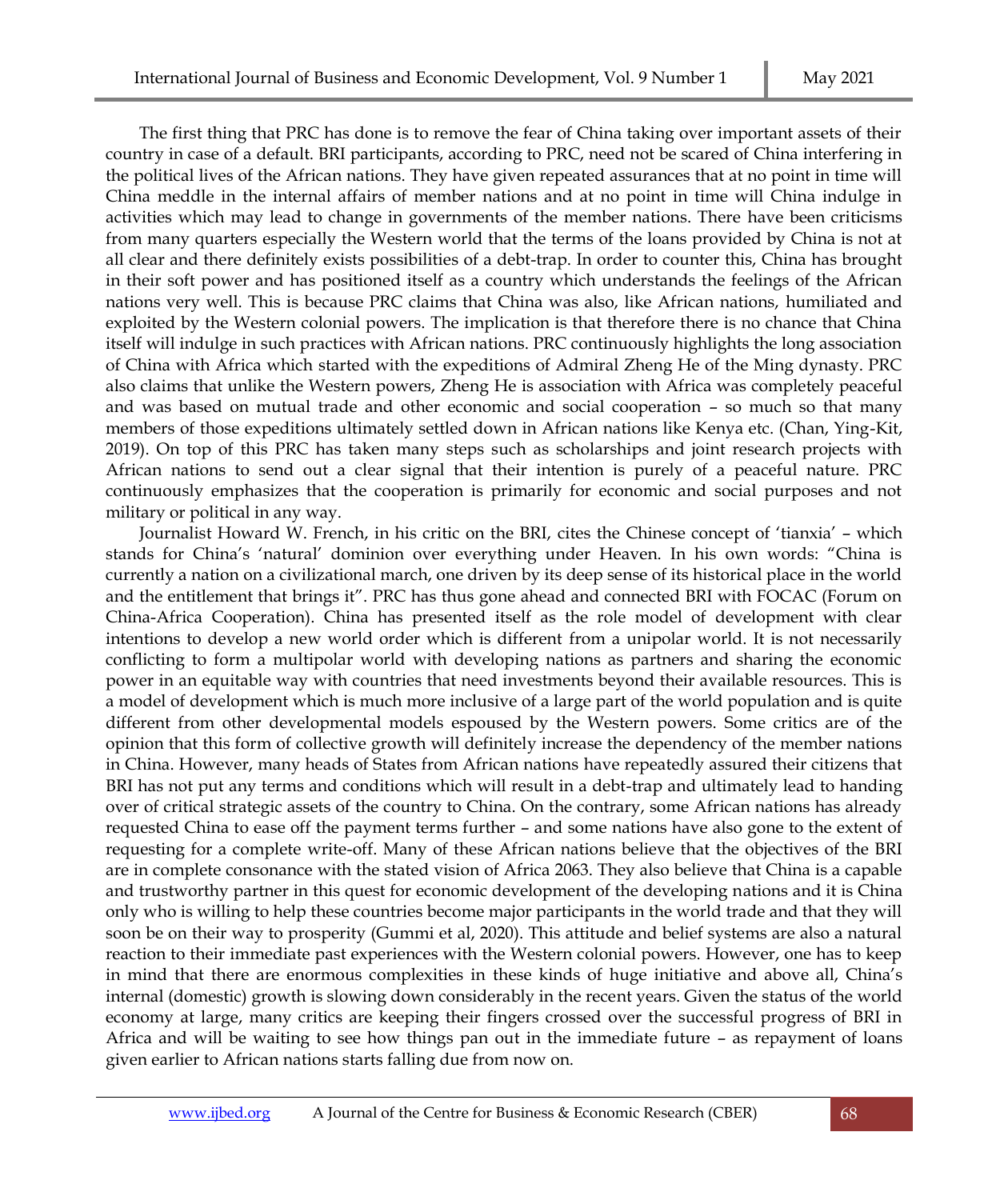#### **BRI and Eurasia (EAEU)**

The five countries that forms the Eurasian Economic Union (EAEU) are The Russian Federation, Kyrgyzstan, Kazakhstan, Belarus, and Armenia. The first three countries form a customs union and the other two are trying to achieve the same status. The geographical position of this block of countries is critical for BRI. This is the corridor used between EU and China and their connection is crucial for the supply chain and logistics benefits to accrue to China, Eurasia, as well as European Union. Many routes of the "Belt" of BRI run through these countries. The principal route among them is the Trans-Siberian corridor which is very promising in achieving the economic objectives of time and cost saving in transportation of materials between China and Europe, including Eurasia (Czerewacz-Filipowicz, 2019). There is a very real requirement to transport materials from point to point of China and Europe – given the growth in volume and value of trade taking place now. The materials must travel faster than ocean routes (ships and containers) and must also be cheaper than air freight. This requirement is for a huge amount of goods travelling to and for and hence, overland rail freight is the only solution. However, the rail connection at that point was taking a lot of time and there were complications pertaining to multiple transfers in the route as well as documentation challenges like customs etc. These challenges were pushing up the time required to travel as well as the costs involved to such a degree so as to make trade almost unviable. Additional problems were created by the war between Russia and Ukraine as well as several embargos put in place by Russia for goods produced in Western Europe. On the other hand, China has to develop this route as they were very keen to develop their Western and North-Western provinces which are currently much behind in terms of overall development compared to other areas of PRC. According to recent reports, the Trans-Siberian corridor is being developed very fast and is also being used the most – for transportation of goods between Asia and Europe. A very basic requirement for this very important portion of the BRI to succeed in any meaningful and sustainable form is the understanding and balance between EU, EAEU, and PRC.

One of the major challenges of BRI here is that the member countries as well as those outside it, view the dominance of Russia in this region suspiciously. They are not very comfortable and sure of the role Russia will play in the near future. Additionally, there is always an underlying tension between Russia and China which is not limited to the economy only. While China and Russia both stand to gain a lot from the BRI if and when their trade relations improve, the political tug-of-war may prevent such an eventual outcome. The greater good for the region lies in the fact that EAEU countries can have good economic growth if it can act as an effective and efficient go-between EU and China. These countries will become the logistics centre connecting China with Central Asia and the Middle East. The current status of world trade is that China has a wide surplus against most countries. The trade surplus is very large in favour of China in its trade with both EU as well as EAEU (Pomfret, Richard 2018). That also means that rail freight from China to EU/EAEU is full while it is quite empty the other way round. Industrial products form a very high percentage of products exported from China to EU/EAEU. There are several corridors for export/import of goods from China connecting not only EU and EAEU, but also Central Asia and the very important Middle East area which is the source of oil for China. These corridors also go right up to Netherlands on one side and Spain in the South West of EU. However, the challenge is still the ability to handle so many goods and freight at the change-over points. One example is the present bottleneck on the Poland border. These infrastructural challenges need to be resolved through the political process and this is one of the major objectives of BRI. Once the larger issues of infrastructure, administration, and legal challenges are sorted out, member states are very upbeat about the prospects of BRI. It will not only help them in developing the infrastructure of member countries but will also lead to overall economic development of the area.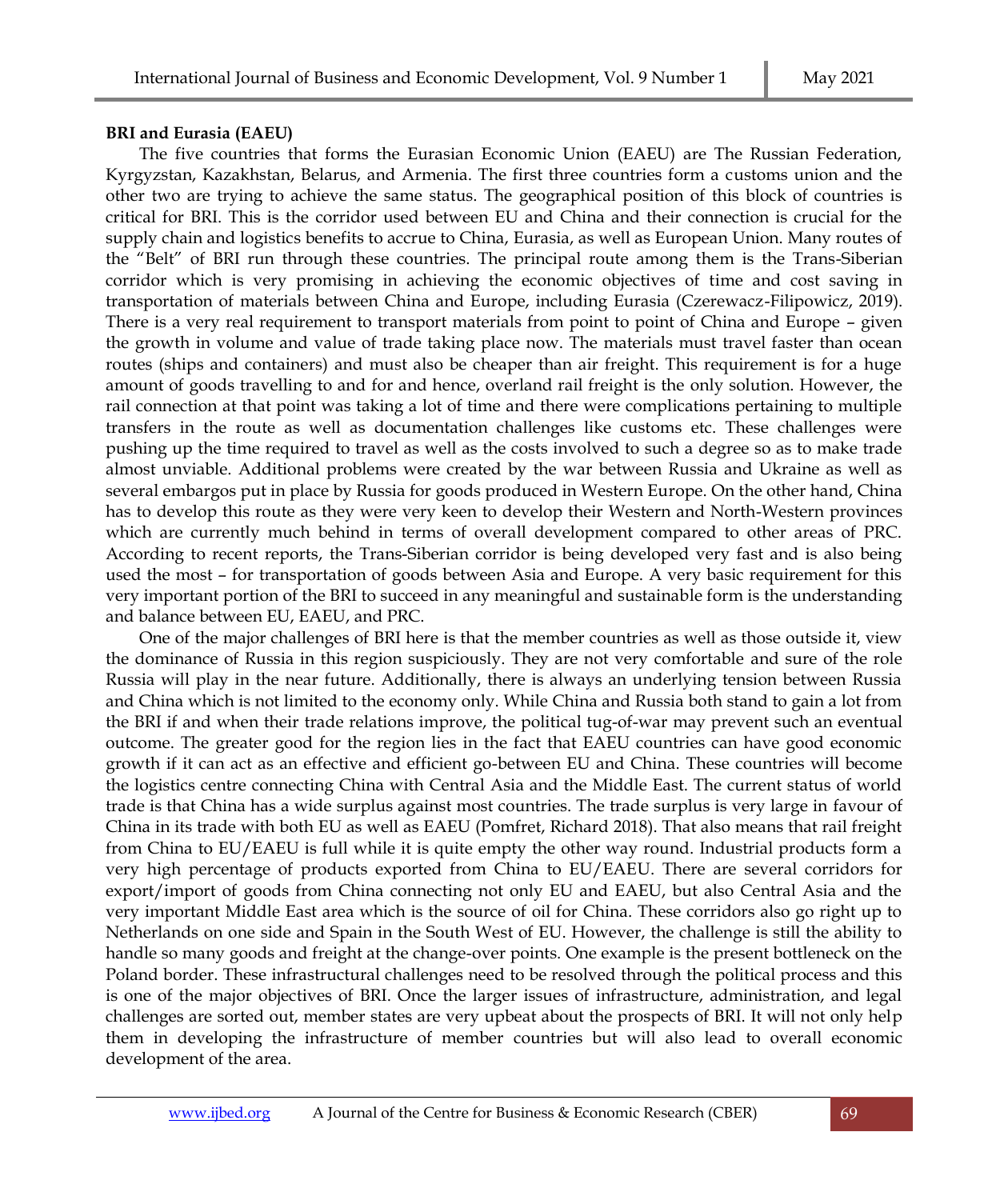#### **BRI and CCE (Central & East Europe)**

The investments done by China and Chinese companies has been found to be consistent with Dunning's Investment Development Path (IDP) theory. However, there is more than meets the eye. It was found in research that the motivations of Chinese companies in their investments in these 16 countries are more than simple FDI. Now, CCE is a major conduit for China to get access to the much more lucrative EU common market and hence strengthening the CEE in terms of infrastructure and logistics makes sense for China (Bielinski et al, 2019). Moreover, CCE has a peculiarity. Some CCE countries are part of EU while some others are not. Hence, expectedly, there are differences in investment requirements between these countries. The EU members also has access to easy funding from EU. So, China has concentrated more in non-EU member countries within the CCE and has rolled out development and extended loans in much larger quantities for these countries.

Dunning's IDP theory states that the net outward investment position (NOIP) of a country is dependent on the level of development of a country; and the level of development of a country is dependent on the GDP per Capita. There are five developmental stages in respect to the country where it emerges from being an inward investor to becoming an outward investor. The later modification of the theory shows that some countries are able to leapfrog some of the stages in the development process and hence time taken for them to arrive at the final fifth stage is much shorter. China is one example of that. Another area that is important is the motive of the FDI. Normally, there are four broad motives. The motives are to acquire natural resources, or markets for their products, or efficiency-seeking, or acquiring strategic assets.

The maximum investments that were made by Chinese companies in the CEE-16 countries are: Poland, Czech Republic, Slovakia, Hungary, and Lithuania. Virtually no investments were made in Albania, Bosnia and Hercegovina, Macedonia, Montenegro and Serbia. The other countries in the region are Bulgaria, Estonia, Croatia, Latvia, Romania, and Slovenia. The investments made in this region is mostly in the Balkans. This way the Chinese goods can be easily transported from the Greek port of Piraeus and then onwards straight to Western Europe. It may be noted here that China is a major investor in the Greek port of Piraeus which will serve as a major entry point to the markets of Western Europe. However, the real challenge is in the way China is financing the projects. Most of their financing comes in the form of loans which requires sovereign guarantee. This is heavily loaded in favour of China and the member countries carry the risk of losing their strategic assets to China – in case of a default. This is exactly what has happened with the Greek port of Piraeus. This is what many countries across the Afro-Euro Asian region participating in the BRI project is worried about. The other challenge is the trade imbalance between China and the CEE countries. Overall, at this point in time, BRI is perceived to be beneficial for the CEE countries as they are able to move up the value chain by participating with China in infrastructure development and other major projects including that of logistics and distribution. Although there are risks involved, most of the countries are willing and hopeful partners in the BRI.

# **BRI and EU (European Union)**

The entire concept of BRI is based on supply chain management or reengineering which leads to development of infrastructure and strengthening of logistics. This basic concept has been visualized and is being implemented on a massive scale. There is no doubt that the first priority of PRC and, in turn, BRI is to establish connection between China and the very important and lucrative market of Western Europe. Research shows that China will be able to cut down on their trading costs by 3% for every 10% improvement in connectivity between countries located along the "Belt" route of the BRI. This will, in turn, improve exports by 9% and also increase imports by 6%. As a result of this, China is trying to open up the access roads to the Western European markets through land as well the oceans and seas. It has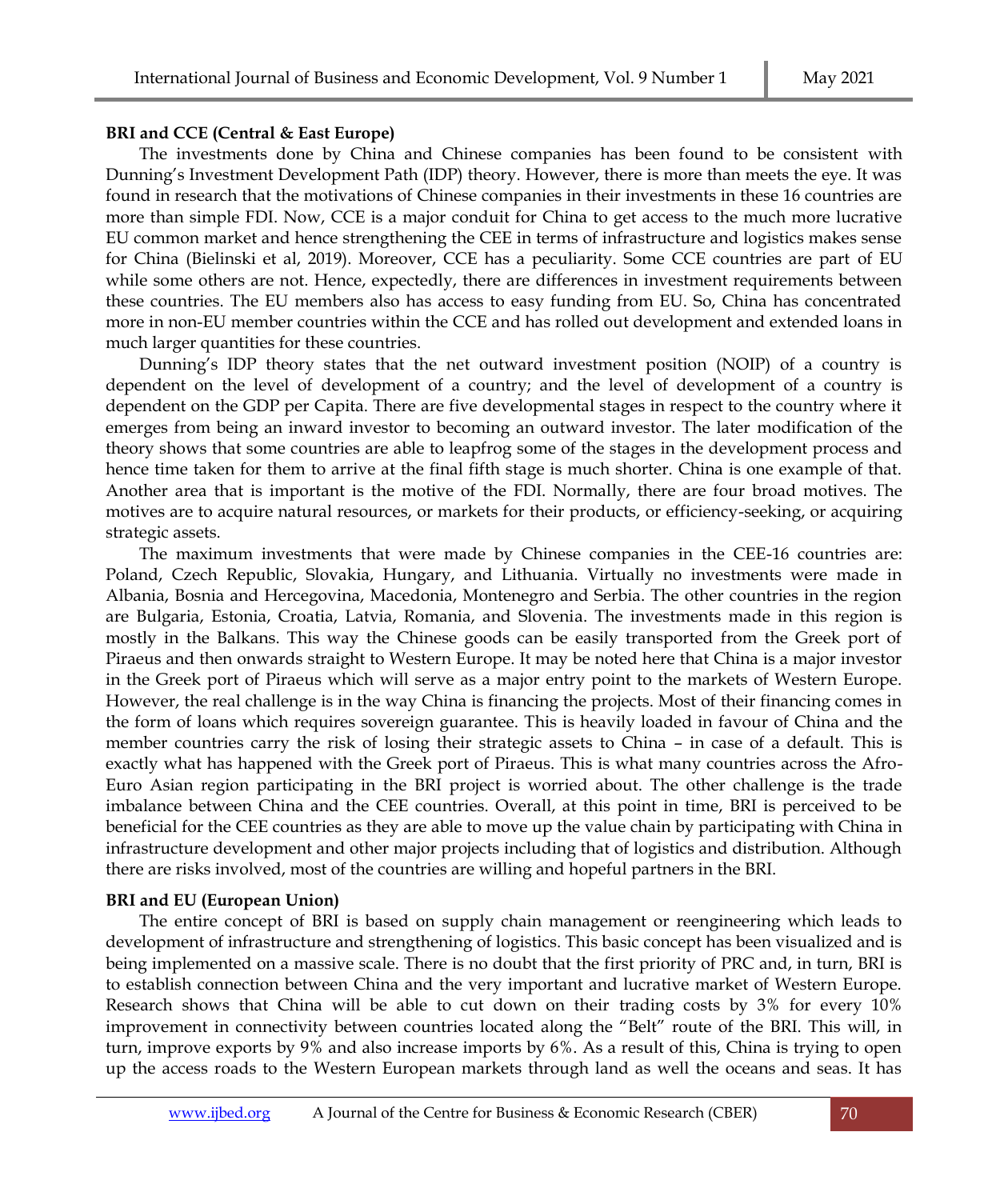targeted the port of Piraeus in Greece and wants to double its capacity of material and container handling. At this pace, Piraeus is soon going to be largest port in Europe. Through the "Belt" process, China is establishing various corridors to Western European markets – from Rotterdam in Netherlands to Valencia in Spain, as well as in Portugal. These investments in infrastructure by building corridors will make it much easier and cheaper for Chinese goods to reach the intended markets. On the one side, it will ensure access to oil producing countries in Middle East (Asia) and on the other hand it will go straight up to the entire Western European markets.

BRI has opened up new frontiers in supply chain management of the entire area – Europe and Asia. For example, the block trains running between Europe (including Russia) and China in 2014 was only around 300. In 2018, the same number jumped to almost 5000. These covered 53 cities in 16 countries and the total trade with China between 2013 and 2018 was to the tune of US\$6 trillion. Transnational and multinational companies work for better profitability and hence their manufacturing hubs and distribution networks change over time. China has over a period of time become the manufacturing hub of the world. So, consumption behaviour of consumers in China is changing over a period of time as consumers now have more disposable income. This set forth a series of activities and changes which result in major changes in the quality and quantity of goods exchanged and transacted. So, a comprehensive transport network and distribution system needs to be developed to augment this enormous change in goods and services transacted. Just a simple development of transport corridor will not suffice to support this kind of growth. The main challenges that are to be overcome in the process of building this comprehensive network are: lack of systematic design and coordination, different technical systems of railways, quality and capacity of crossing points, train length restrictions, railway track gauge changes, administrative and legal obstacles, and financing and economic challenges.

However, the EU is worried about the trade imbalances with China. The 28 countries of EU combined had exported 210 billion Euros worth of goods and services to China in 2018. In the same year, EU imported 395 billion worth of goods and services from China. So, the net trade deficit of EU with China is already a staggering 195 billion Euros. This figure is expected to jump up many times as and when the BRI gets completed, in parts or in full. The EU member countries have been repeatedly communicating to China that this trade cannot be one way and this trade imbalance is not helping EU member countries in any way. So, China needs to open up its markets to manufacturers and suppliers from EU – and this is more easily said than done. This is because China has built up immense overcapacities in many products including commodities like Steel and Cement. The domestic growth rate of China has decreased considerably in the last few years and China is trying to increase capacity utilization by hedging its bets on the international markets. China has to decrease its reliance on domestic growth and look outwards towards other relatively developed markets so that international trade with these countries or blocks of countries make up for the loss in domestic demand. It is also well known now that as and when required the Chinese government steps in to provide subsidies to the Chinese organizations (financial institutions as well as corporates) as a support to carry out the huge projects that they have undertaken as part of BRI. In fact, it is the State-Owned Organizations (SOEs) of China that are more active in the investment's areas of EU and not so much the private organizations.

This is exactly where the EU has problems with the BRI. China accounts for 20% of all EU imports. It also accounts for 11% of all EU exports – just next to USA's 21%. Moreover, China exports nearly 60 billion Euro worth of telecommunication equipment to EU member countries. The Chinese company Huawei wants to supply 5G networks to EU – which EU feels may be a security risk for the member countries. Moreover, in view of the large export made by China to EU, the entry points for the EU, like the ports in the Mediterranean, are of vital importance to China. That is why China has pursued and convinced Italy to be a member of BRI (Pelagidis et al, 2019). This happened particularly when Greece was trying to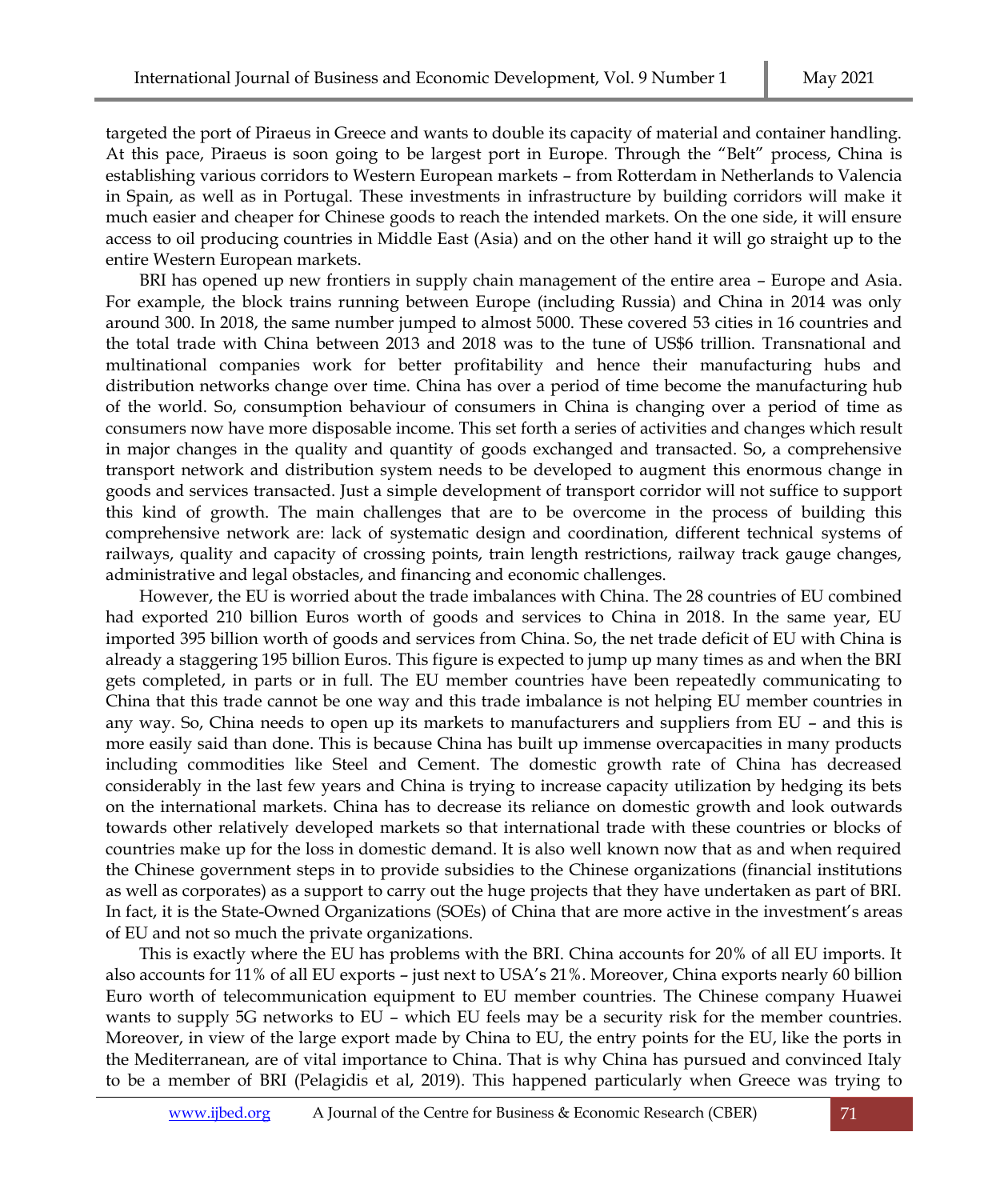restrict the plans of China for its Piraeus port because it is an archaeologically protected area under the Ministry of Culture of the Greek government. The EU administration in Brussels is not at all happy with the way some member states are making individual arrangements with PRC. Many members of the EU have openly expressed their dislike with the way Greece has sold off the Piraeus port to COSCO (the Chinese company) and are openly sceptic about the real intentions of China. However, Greece needs the Chinese investments badly enough to kick start their stagnant economy.

This is hurting EU at the core of its belief system. So, EU now has set up an investment screening system for all proposed investments originating outside the EU. The EU, understandably, does not want the member states to sell off strategic assets to foreign countries which may jeopardize the security of the entire region in the future. The EU claims that after the screening system has been put in place, the investments from China have decreased by 40% in 2018 compared to 2017. There is however no scope of renegotiating the sale of Piraeus port to COSCO, the shipping giant from China. This has however opened up fault lines inside EU. There is a North-South divide now where North is pushing for a uniform policy whereas South, which includes countries like Greece, Portugal, and Cyprus, are of the opinion that these kinds of policies will jeopardize their chances of attracting capital investments in their country. Henry Kissinger had once said in an interview in 2018 that EU will become an "appendage of Eurasia" given the ambitions of China. This only time will tell, but there is a distinct possibility that EU and China may become equal partners, and both will develop together to usher in better days for the world.

# **BRI and Global**

The BRI, as perceived from different quarters, are also a major source of uncertainty for many observers around the world. However, at the same time, the number of members is continuously increasing for the project. So, very clearly, the world is divided on the pros and cons of BRI – but everybody is eagerly waiting to see the outcome. According to John Kenneth Galbraith, the corporation as well as poverty are the biggest uncertainties of this world. So, Galbraith is a major supporter of the planning system similar to what China has done in the past few decades. He cites the example of India being a capitalist country while China is a planned economy – but China has grown much faster than India could. China could achieve high degree of success through their planning systems because of their experience in organizing and planning. China also quickly realized the importance of size or scale in the planning process. It seems that inequalities across countries or between countries are more worrisome than inequalities within the country.

The uncertainties in many regions or sub-regions of the world in terms of sheer poverty is so high that the solutions and implementation capability of the PRC has made these countries to accept the BRI unequivocally. This kind of developmental activities in the laggard countries of the world especially in the Afro-Eurasia region can only be carried out by a planned system with tremendous experience behind it. No MNCs will be interested in carrying out this kind of projects and can be delivered by a planned system alone. The growth achieved by several countries under the purview of BRI has been very impressive and hence more countries are now expressing interest to participate (Pelagidis et al, 2019). However, one has to keep in mind that there are enormous risks from both sides. The member states are underdeveloped and not necessarily very stable. Social and political upheavals in one country may put a lot of resources at great risk. Similarly, relations between countries go through phases of ups and downs. Deteriorating relations between them and especially those which escalates into military action will again put the entire investments and development projects in jeopardy. The legal and regulatory issues related to each participating country is also a matter of great uncertainty. Apart from all these, there is always the threat of the two superpowers of the world, USA and China, getting into a conflict situation. This may seriously undermine the probability of success of the BRI. However, BRI, as of today, still stands out as an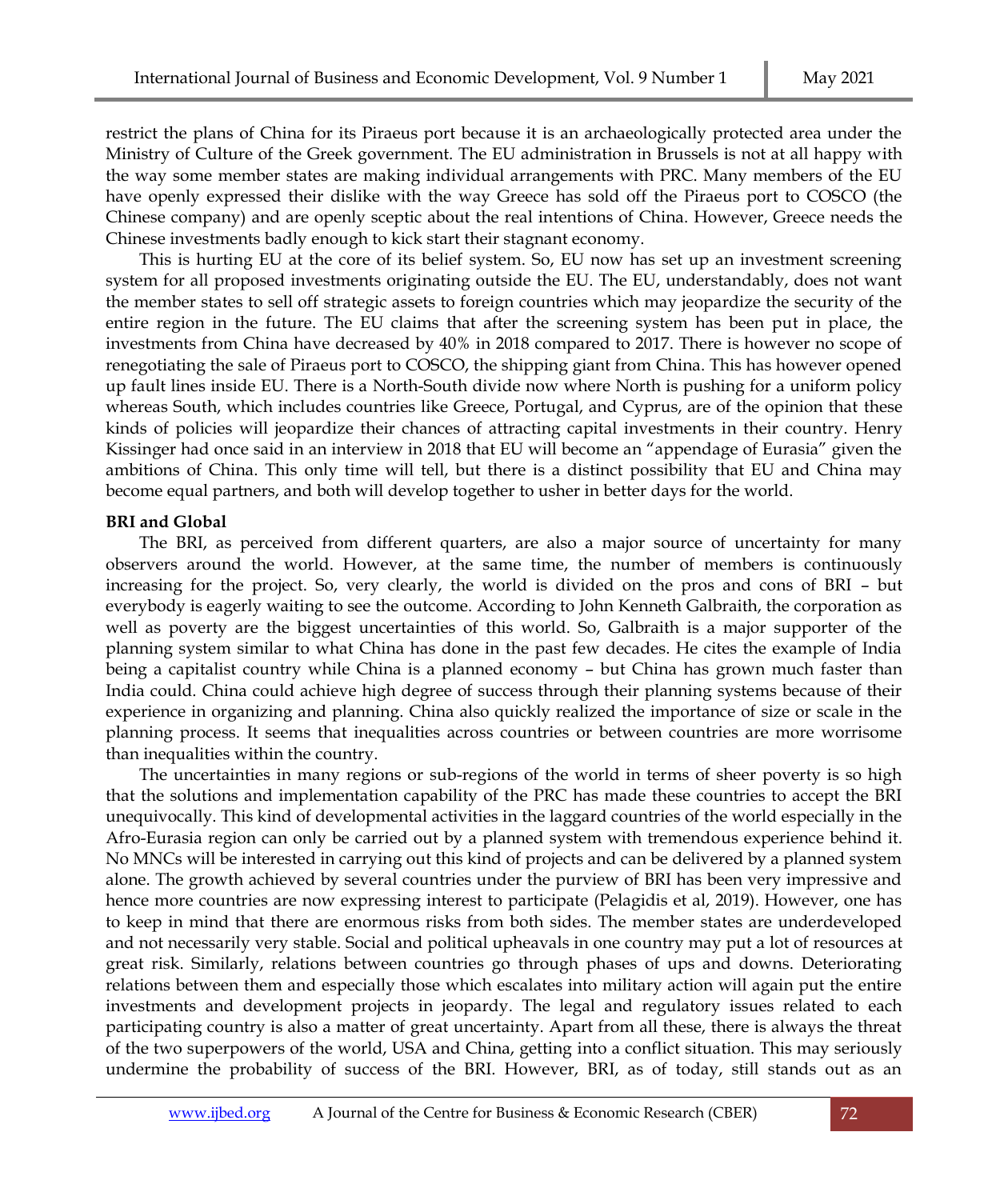extraordinary effort of a superpower to create a win-win situation for a large percentage of the countries, especially underdeveloped and developing countries, and their populations. It also of course has its own interests in mind.

A UN report in 2017 says: "human rights, social justice and even world peace once again face enormous challenges on a global scale in the context of a globalization process that prioritizes economic development and efficiency". However, forces inimical to the globalization process like protectionism and nationalist movements also arise here because of the inequalities in the system. So, what is required is a much better international trading and investment system and a global value chain that will be beneficial to all the participant countries. BRI seems to be working in that direction and has so far been able to answer some part of the question at least partially, if not fully. It is being done in an environment of cooperation and the assurance of regional, if not global, development. However, one criticism of this initiative is the lack of proper institutionalization of the entire program. The participating countries clearly hope for a new system of global economic governance which will be able to pull them out of their relative and absolute poverty levels and show a path to development and prosperity.

There is no doubt that the BRI has its benefits. PRC is attempting development in countries which the developed world was not interested in at all – the risks were too high. In spite of that, the GDP growth in these countries that are attributable to BRI is also substantial. Then development of infrastructure and transportation is bringing down logistics and distribution costs, which means a further reduction in costs of trading as well as production. With overall costs coming down substantially, the boost to overall development and mutual trade, along with profits and profitability of the participating countries, will also be quite high. For these countries then, it is a case of achieving prosperity through growth and development. However, the fear of building up of huge trade deficits with China remains. Coupled with that also is the fear of debt defaults which may end up in sale of strategic assets for the member countries. The effect of positive outcomes is not limited to underdeveloped countries only. Benefits will accrue to the comparatively developed countries of EU as well. Till now, the maximum investments of BRI have gone to UK although UK is perceived as a close friend of the United States of America. It may be noted here that USA is the biggest competitor China is trying to catch up with. However, majority of the investments made in BRI is outside the EU. Additionally, EU is becoming increasingly suspicious of the real intentions of PRC. As a result, they have started screening and sanctioning against BRI investments in critical strategic projects of EU – especially those related to security concerns of the European Union.

Too many countries are sceptical about PRC and BRI. They do not like the growing power of China and its political and military influence over such a huge region. Given the track record of China in grabbing land from neighbouring countries, many countries are uncomfortable in China's rise to superpower level. There is no doubt that China wants to act as a countervailing power to USA in the Asia-Pacific region at least. Till now, in this unipolar world, the global flow of materials was controlled by USA – and that is where China wants to have it say as well. Moreover, China's relation with India and Russia is also tense. India does not want an aggressive superpower next door, nor does Russia want to give up its powerful presence in the region. While China keeps insisting about peaceful economic growth, most countries are reluctant to take PRC at face value. The question in everybody's mind is why a country would take so much risk and what is it that PRC wants out of this enormous risk-taking venture. A related question of course is whether China will be able to sustain this initiative especially when the international as well as domestic economic growth is slowing down considerably. These questions, as of yet, do not have a clear-cut answer. Only time will tell.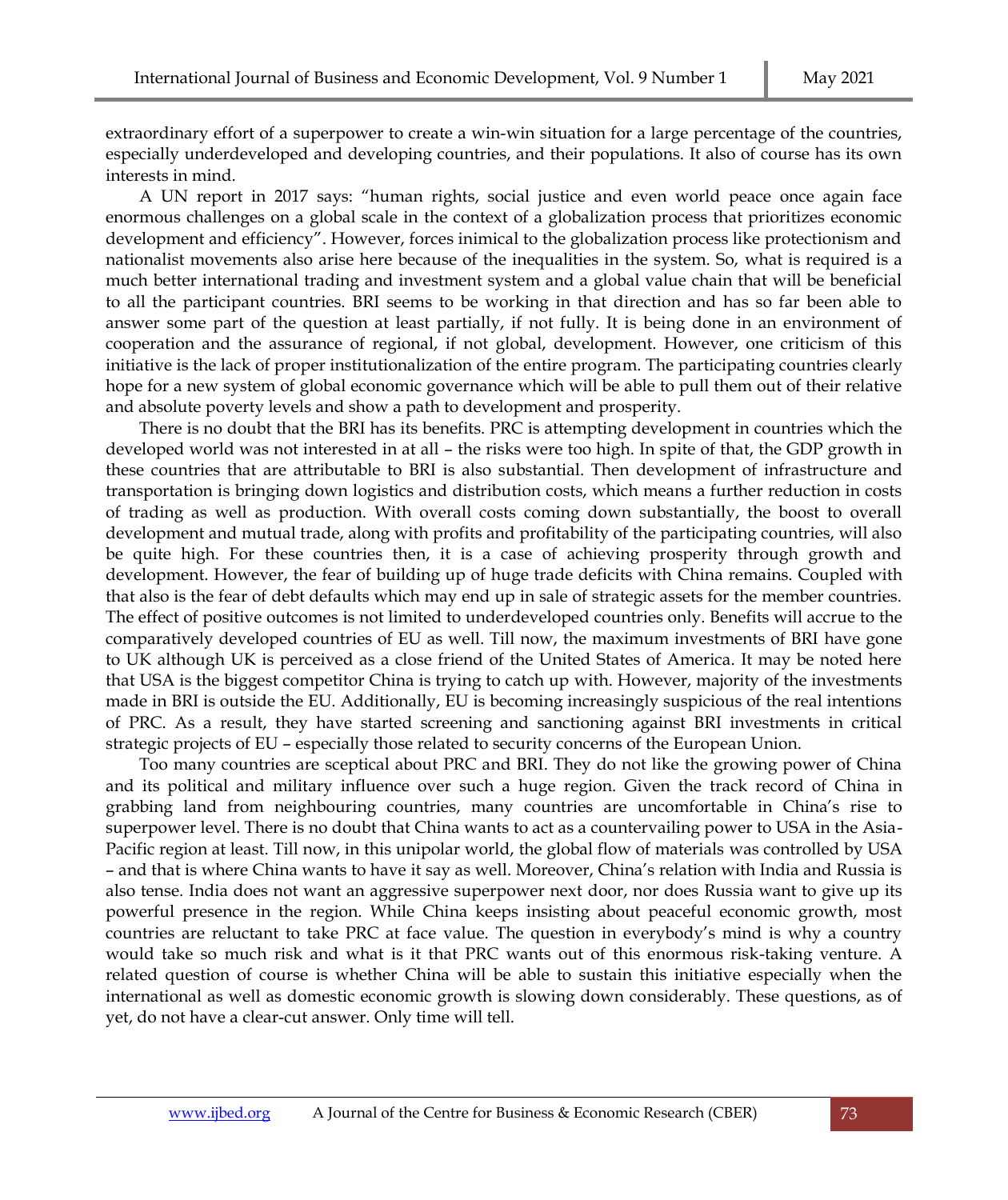#### **BRI and Foreign Policy**

After China announced the BRI project, it went one step ahead and set up the Asian Infrastructure Investment Fund (AIIB). This stirred the hornet's nest, so to say. There was immense speculation about the real intention of PRC and especially on the foreign policies being pursued by China. As we have seen earlier, one of the challenging areas for BRI is managing the relations between the member countries themselves. PRC also has to consider the relations between the member countries and the powers which have interests in those member nations – and their combined relations with China. On top of this, relations between China and the member countries as a nation as well as a block or region in that area has to be managed by PRC. To China's credit, the initial document pertaining to BRI was quite elaborate and rested on five pillars or components. They were policy coordination, facilities connectivity, unimpeded trade, financial integration, people-to-people bond. PRC has started transacting in national currencies in case of many projects in as many countries under BRI. This will help China in strengthening Yuan as an alternative international currency to dollar and euro.

One of the main criticisms of BRI is the lack of transparency. Many projects were finalized without making public the terms and conditions of the loans offered by PRC through AIIB and other financial institutions often guaranteed by sovereign strategic assets. The terms and conditions were negotiated with the individual countries separately and the regional blocks were kept out of the purview of the negotiations completely – for example, Greece/Italy and EU. However, PRC President Xi Jinping said: "Belt and Road is not China's solo but inspiring chorus of all the countries along the routes". To China's credit so far, they have not meddled in the internal politics of any member countries, a practice often resorted to by the earlier colonial powers and also USA. At a certain level, some observers are of the opinion that this may well be the long-lasting contribution and legacy of PRC to the humankind.

The real and only power that PRC has over the member nations is its lending capacity. In return it controls major projects that may also become strategic assets for PRC in the near future. PRC wants to ensure its source of energy requirements as well as its commodity consumption requirements. On top of this, it is getting work orders for its own corporates and its labour. PRC is sending its labour to all areas where these projects are happening. It is also outsourcing some of its requirements in terms of manufacturing factories etc. to nearby nations (Kulintsev, 2017). So, the benefits that will accrue to PRC is clear. It is to be seen how far the member nations continue to cooperate with PRC and how far China will be able to sustain this momentum. The plans of USA in response to the BRI is not yet clear. What is clear that on successful completion of BRI, PRC will definitely emerge as the alternate superpower of the world. It will also become clear by that time whether China has military ambitions and wants to dominate a significant part of the world. So, this is early years still and BRI is still at its nascent stage and the rest of the world is patiently waiting and watching. No nation is as of yet clear where all this is heading to. If China is able to integrate the world peacefully and provide solutions to a large number of laggard nations, it will definitely emerge as the next superpower in the world stage. However, the entire exercise is an audacious one and extremely ambitious as well as. The sheer magnitude of the scope of the work to be done is humongous. At the same time, it is fraught with risks. Faltering at any of the steps along the route or at any of the stages of the initiative will mean a tremendous loss for PRC, which will be extremely difficult to make up. The success of BRI will also depend upon the domestic environment of PRC, especially the economic growth momentum of the country.

# **What Does It Mean for India?**

India is not a member country of BRI. It is also not known whether PRC has any plans of including India in the BRI system. Whatever be the plans and intentions behind BRI, India has so far not expressed any wish to be a part of the initiative. It is fairly certain that India would like to become a developed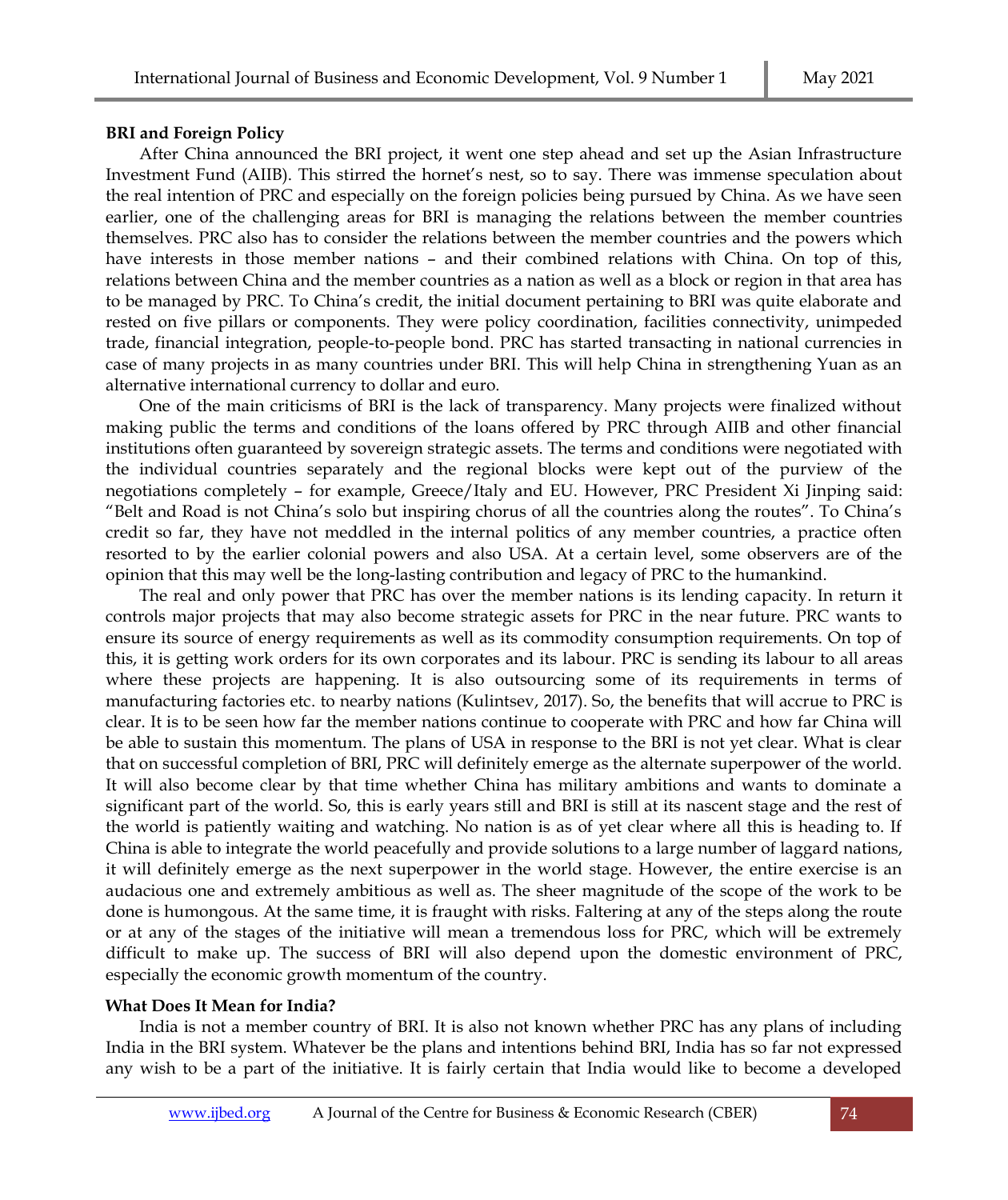country on its own capabilities and does not require any external assistance for achieving that goal. On the contrary, the relations between Government of India (GOI) and PRC have not been very smooth. Both are neighbours but do not have much cooperation between them in recent times. China became PRC in 1949 and India achieved Independence in 1947. The conditions within these two countries at that time was very similar. However, while China became a centrally planned Communist government, India remained a democratic capitalist country (after initially dabbling with socialism). China opened up its markets and started participating in world trade from middle of 1970s. India liberalized in 1991. However, PRC has leapfrogged in terms of economic growth and has emerged as the second largest economy in the world – slowly narrowing the gap with USA. India also grew but the per capita income of China is way ahead of India now. The domination of Chinese goods across the world and China becoming the manufacturing hub of the world has pulled out most of its population from the grasp of poverty. India has not been so successful and the difference in national incomes between the two countries are glaring. Riding on the power of its spectacular economic growth, China has also become a military superpower. It is so much so that smaller countries in the region are fearful of China because the military of China is quite restless and are often in conflict with these countries. A case in point is the continuous attempt by China to dominate South China Sea – and in this effort, it has taken up its major superpower rival USA.

So, India is worried. This is also because of the military conflicts between the two nations in terms of border disputes. PRC has developed this habit of continuously demanding areas belonging to other neighbouring countries as their own. On the economic front also, Indian markets are flooded with Chinese goods and many top technology companies of Chinese origin are also doing great business here in India. While it is true that USA aligns with India in so far as China wants to intrude into the Indian Territory in many places across the border areas, India's dependence on other superpowers needs to be reduced. While it may be difficult for India to catch up with China in terms of economic growth, it must build up adequate deterrence in terms of military power. That China is a superpower is a fact that India does have to live with, but at the same time, it should not allow any land grabbing by Chinese military anymore. There is no question of allowing PRC to take part in any major infrastructure projects in India. India should actually not let Chinese companies to invest in any major way in India. However, transaction of goods and services through export and import may continue to grow. The caveat here is China should not be allowed run up any major trade surplus with India.

India also cannot come up with any alternative to BRI – nor is it required. At the same time, India needs to do two things. It must be able to attract investments from all over the world (except China) – may be even in major infrastructure projects. Simultaneously, it must go all the way to emerge as an alternative manufacturing hub of the world. India, however, must not limit itself only in manufacturing. The doors should be opened up for back-office work, cutting edge scientific research, general services, education and medical services, and build-up of world class e-commerce companies to market products all over the world. Technology is an area which will differentiate countries in the coming decades and India must be at the forefront of investments in technology and technology-based products. While the foundation must be rock solid, India, as a country, needs to move up the value chain as fast as possible. For that to happen, Indian companies and even the government must scout around for collaboration with world class companies and then take these entities to the entire world. The future will belong to countries which will be ahead of the curve in terms of collaborations and learning from each other. When India becomes strong enough, it need not really bother about the outcome of BRI or even the rise of PRC as a world superpower. India can be the best in the world in its own way.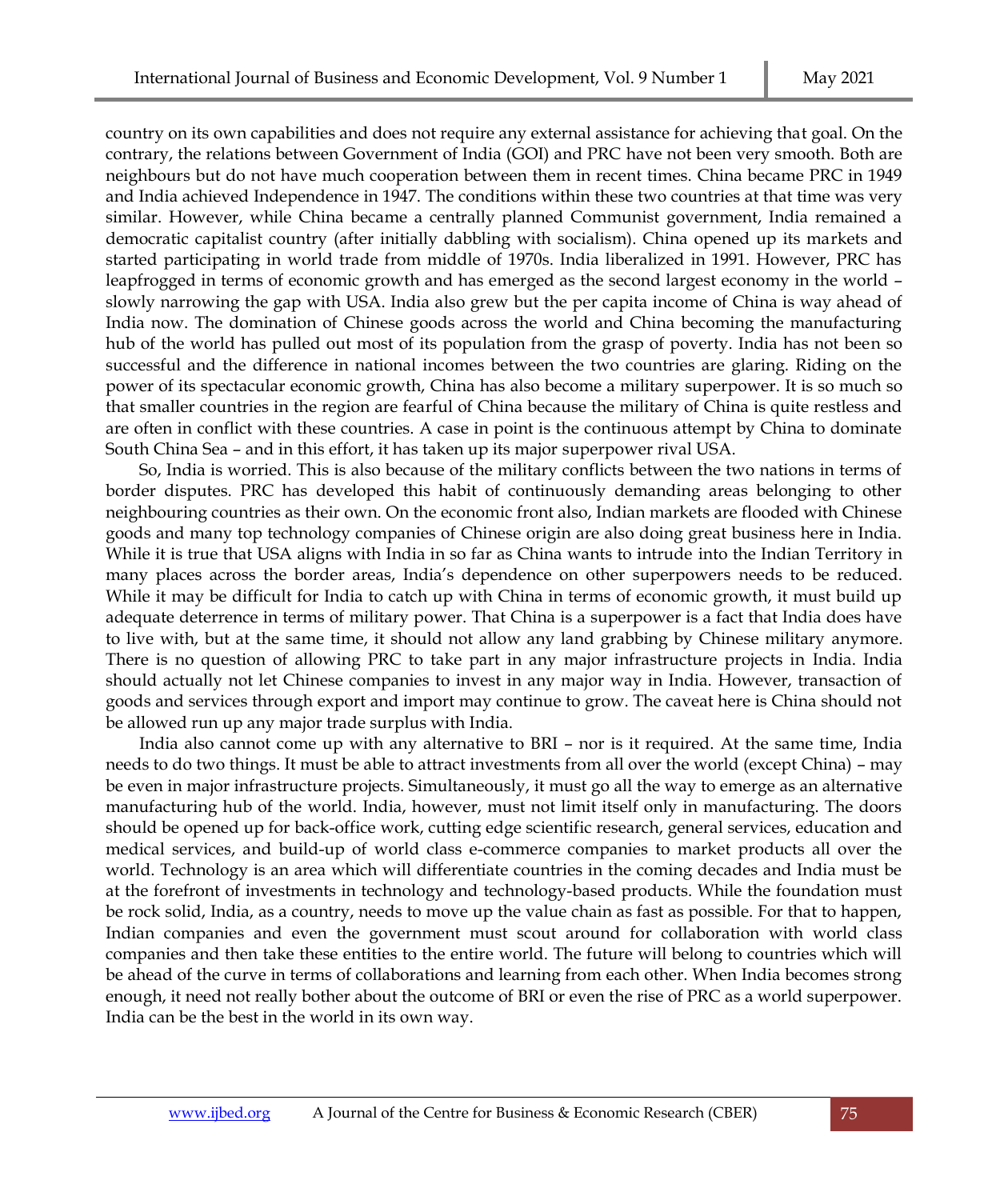#### **Conclusion**

Overall, BRI is a very ambitious project, and it may well be that China is either underestimating the challenges or stressing its capabilities a bit too far, or both. The way the initiative is being marketed now will obviously seem to be very lucrative for underdeveloped countries desperate to pull out of their relative and absolute poverty levels. To certain observers it seems to be that China is trying to virtually "purchase" the countries by their use of newfound prosperity. The entire story is being built on sharing of economic prosperity among the member countries and also development of infrastructure. However, developed countries are worried that China has started to assert itself as the new economic and military power which can even challenge USA and Western Europe someday soon. BRI is just the preliminary steps to enlarge the sphere of influence of PRC on neighbouring countries and continents. This feeling goes deep and that is why many countries are worried. Many countries are worried that China is now gaining ground through peaceful means but aims to control and dominate these areas militarily as well in the near future. This feeling or fear is not without any basis. PRCs attitude and behaviour towards Hong Kong and many other neighbours like Tibet, India etc. gives ample reason to sceptics to doubt the longterm real intentions of PRC.

Xi Jinping is a hardliner who believes in central control and does not have too much respect for democracy. In fact, China is jettisoning all liberal thoughts even from their academia. It will try to export, among other things, its ideology to countries who may then have to start believing in the ideologies of PRC. We know from history that any nation which becomes economically powerful ultimately develop ambitions of controlling or dominating other countries, if not the whole world. It is unlikely that China will be any different. The Chinese media and the intellectuals are already discussing of reviving the power and glory of age-old Chinese civilization and this discussion is strongly nationalist in its overall approach.

However, if China can achieve complete success of BRI, it will no doubt be beneficial for many countries. Right now, fingers are crossed about the outcome of the initiative. The crucial areas of this targeted geographical area like Central Eurasia will play a major role in determining the outcome of BRI. These countries have a few choices – models of growth and development involving different power centres of the world. A lot will depend on which way they move – but, right now, the offerings from China may look to be more attractive to them. Another pertinent question is whether it will be possible for China to sustain this momentum for such a long time. It is also expected that USA and the Western powers may at a certain point in time decide to alter or modify their growth models for these countries. They may be in a position to indulge certain countries and decide to offer alternative financial and technological solutions to some member nations of BRI. This may also be accompanied by a regime change in the political scenario of these countries. Strategic interferences within the BELT by USA and others involved may put the future of several corridors at risk. It is beneficial for the world at large if these two systems do not give rise to conflicts and are able to work in an overall environment of cooperation. Only time will tell.

# **Limitations & direction of future research**

The study detailed the 'as-is' situation of BRI. It did not attempt to predict the future in terms of world affairs – the politics and the strategy. However, research needs to be done on a 'to-be' basis as well. There is an abject need to develop alternate situations pertaining to BRI and prognosticate the likely reactions of the rest of the world, particularly the developed West. It is probable that the sub-parts of the BRI does not work out uniformly across the continents. In that case, one has to estimate the effect that will have on geo-politics and geo-strategies of other nation-states. This has to consider the military activities of PRC all across. So, further research has to be carried out by simulating various alternative situations that may arise and then, the permutation and combination of likely reactions from the rest of the world,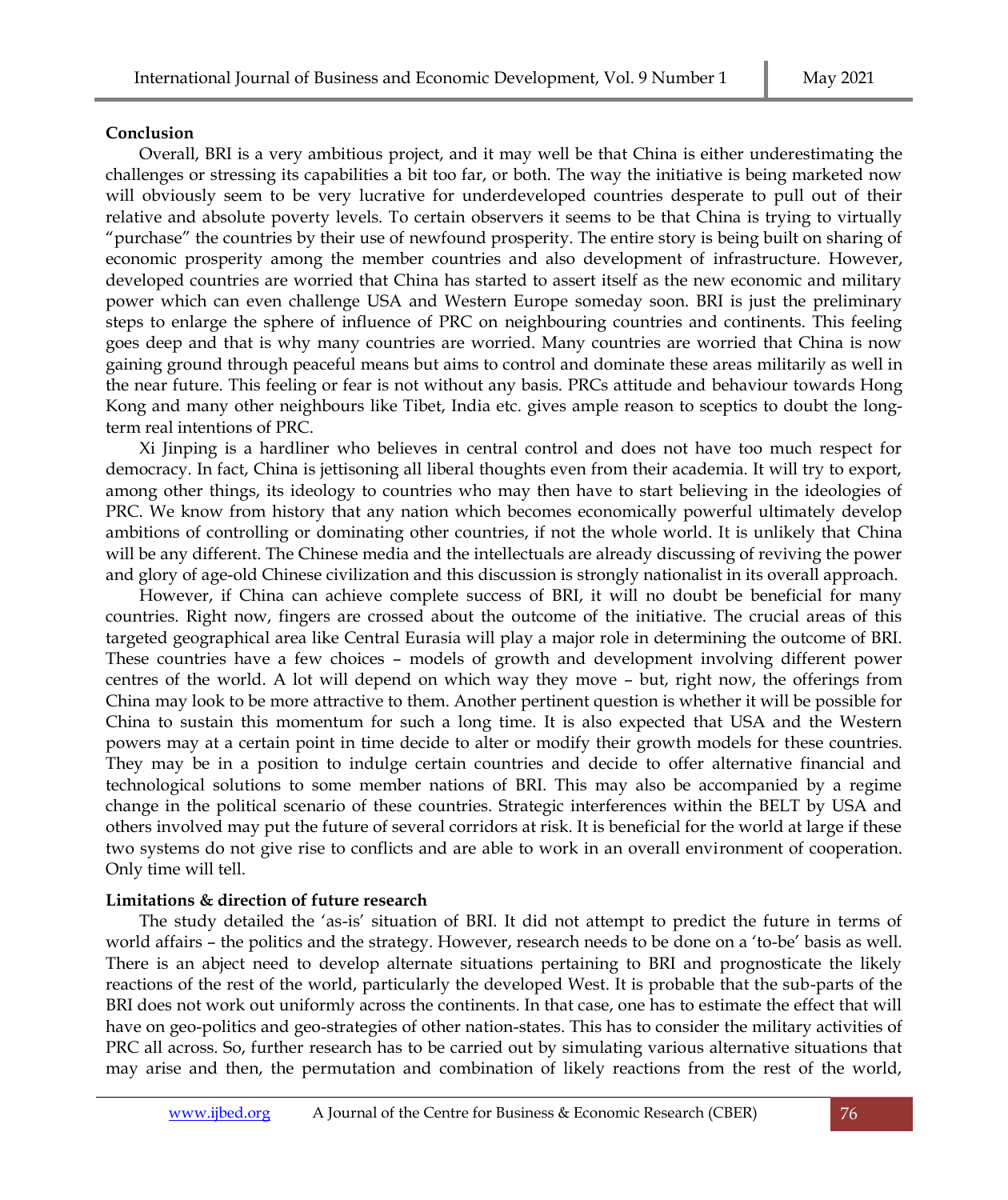particularly USA and the EU. Their willingness to step in in case of conflicts in other parts of the world will also be a very important variable to be factored into the simulation exercise.

#### **References**

- Gummi, Umar Muhammad; Rong, Yang; Mu'azu, Asiya; Ding, Chen (2020); China-Africa Economic Ties: Where Agenda 2063 and Belt and Road Initiative Converged and Diverged? Modern Economy, 11, 1026-1039
- Czerewacz-Filipowicz, Katarzyna (2019); The Eurasian Economic Union as an Element of the Belt and Road Initiative; Comparative Economic Research, Central and Eastern Europe, Volume 22, Number 2
- Nascimento, Lucas Gualberto Do (2020); The Beijing Consensus and the New Silk Road in Africa: Chinese investments in new disputes of hegemony; Conjuntura Internacional, Belo Horizonte, Volume 17, Number 1, p. 27-38.
- Liang, Yan (2020). RMB Internationalization and Financing Belt-Road Initiative: An MMT Perspective; The Chinese Economy, Vol. 53, No. 4, pp. 317-328.
- Chan, Ying-Kit; Zheng He (2019), Remains in Africa: China's Belt and Road Initiative as an Anti-Imperialist Discourse; The Copenhagen Journal of Asian Studies, 37(1)
- Choros-Mrozowska (2019), Dominika; Global and Regional Consequences of the Chinese Belt and Road Initiative; Research Papers of Wroclaw University of Economics; Volume 63, No. 6
- Pelagidis, Theodore; Haralambides, Hercules (2019); The Belt and Road Initiative (BRI) and China's European Ambitions; World Economics, Vol. 20, No. 3, July-September
- Siu, Ricardo C. S. (2019), China's Belt and Road Initiative: Reducing or Increasing the World Uncertainties? Journal of Economic Issues; Vol 53, No. 2, June 2019.
- Namaki, M S S el (2017); Is China's Belt and Road Initiative (BRI) a Case of Cross-Country Dynamic Synergy? Scholedge International Journal of Management & Development; Vol. 4, Issue 5
- Chen, Yaowen; Fan, Zuojun; Zhang, Jie; Mo, Min (2019); Does the Connectivity of the Belt and Road Initiative Contribute to the Economic Growth of the Belt and Road Countries? Emerging Markets Finance & Trade; 55:3227-3240
- Cheng, Wenting (2019); China engages with the global intellectual property governance: The recent trend; The Journal of World Intellectual Property; 22:146-161.
- Bielinski, Tomasz; Markiewicz, Magdalena; Oziewicz, Ewa (2019); Do Central and Eastern European Countries Play a Role in the Belt and Road Initiative? The Case of Chinese OFDI into the CEE-16 Countries; Comparative Economic Research, Central and Eastern Europe; Volume 22, Number 2
- Gonzalez-Vicente, Ruben (2019); Make development great again? Accumulation regimes, spaces of sovereign exception and the elite development paradigm of China's Belt and Road Initiative; Business and Politics, 21(4): 487-513.
- Mao, Haiou; Liu, Guanchun; Zhang, Chengsi; Atif, Rao Muhammad (2019), Does Belt and Road Initiative Hurt Node Countries? A Study from Export Perspective; Emerging Markets Finance & Trade; 55: 1472-1485
- Choros-Mrozowska, Dominika (2019); The Chinese Belt and Road Initiative from the Polish Perspective; Comparative Economic Research, Central and Eastern Europe; Volume 22, Number 2
- Khan, Zahid; Changgang, Guo; Afzaal, Muhammad (2020); China-Pakistan Economic Corridor at the Cross Intersection of China, Central Asia and South Asia: Opportunities for Regional Economic Growth; The Chinese Economy, Vol. 53, No. 2, 200-215.
- Pomfret, Richard (2019); The Eurasian Landbridge and China's Belt and Road Initiative: Demand, supply of services and public office; The World Economy; 42:1642-1653.
- Wagener, Norbert; Aritua, Bernard; Zhu, Tong (2020); The New Silk Road: Opportunities for Global Supply Chains and Challenges for Further Development; Log Forum, 16(2), 193-207.
- Kulintsev, Yuri V. (2018); The First Foreign Policy Outcomes of Implementing the Chinese Belt and Road Initiative in Eurasia; North-East Asian Strategic Issues and SCO Centre, Institute of Far Eastern Studies, Russian Academy of Sciences, Moscow, Russia; Megatrend Review; Vol. 15, No. 3: 193-206.
- Belinic, Martins Gottwald (2019); Impact of Chinese "Belt and Road Initiative" Strategy in Central and Eastern Europe (CEE), Institutional Influence on Social Interaction Goes Beyond Economic Activities; Institute for Near Eastern and East Asian Languages and Civilizations Hartmannstr. 14, 71.12, 91052 Erlangen, Germany.